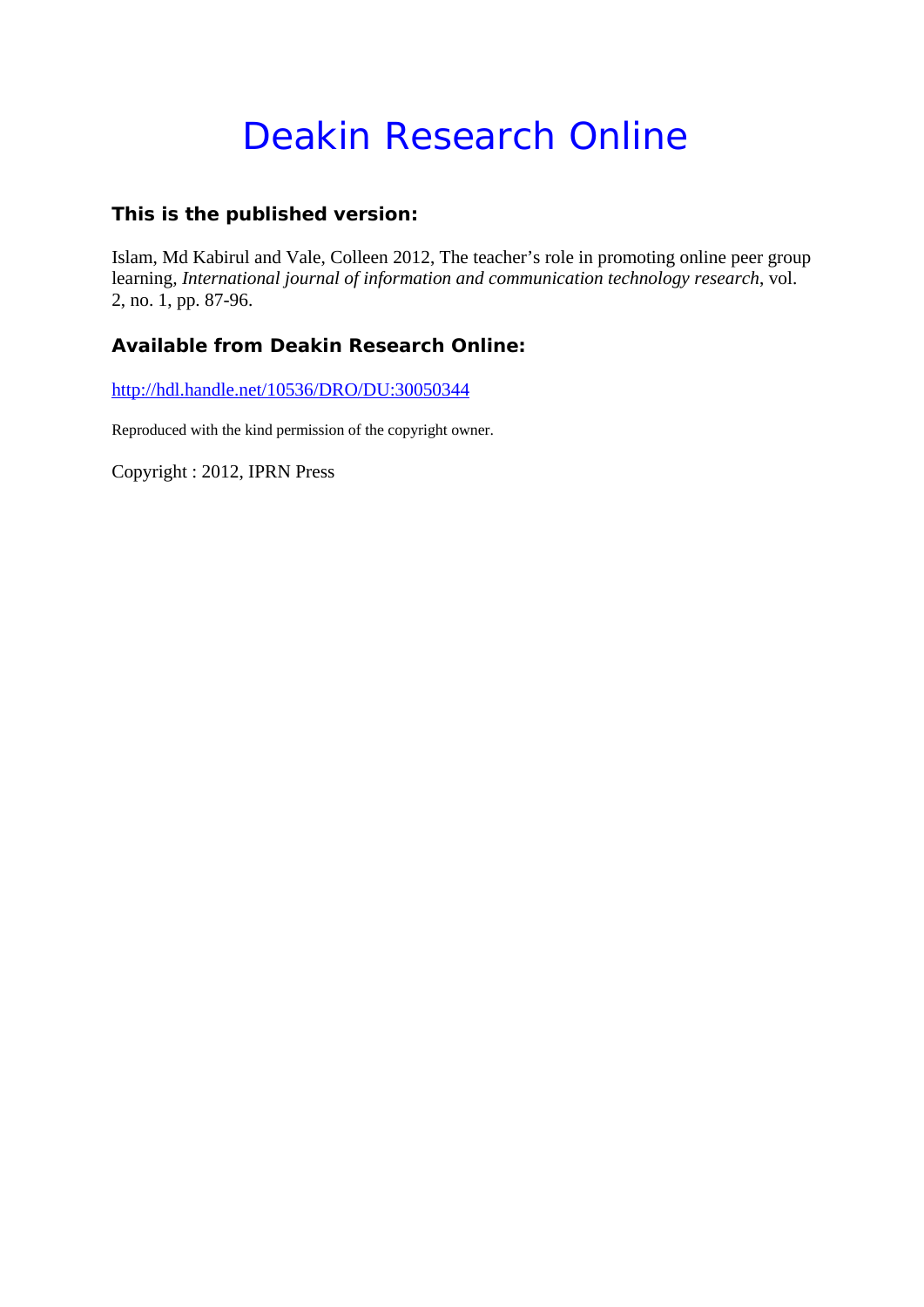

http://www.esjournals.org

# **The Teacher's Role in Promoting Online Peer Group Learning**

**<sup>1</sup>Md Kabirul Islam, <sup>2</sup>Colleen Vale**

**1** Department of Computer Science and Engineering, Daffodil International University, Dhaka, Bangladesh <sup>2</sup> School of Education, Victoria University, Melbourne, Australia

#### **ABSTRACT**

Teachers have a major responsibility to engage students online for successful learning in online distance education programs. Identifying key aspects of the teachers' role is important. The study reported in this paper investigated an online course for paramedic students. Data were collected from the teachers and students and their online interactions were observed. The study has shown that students' message posting is likely to be related to the cognitive demand and accessibility of discussion tasks that staff design and the quality of teacher facilitation of discussion.

**Keywords:** *online learning, teacher's role, ICT, LMS*

# **1. INTRODUCTION**

The teacher's role in both face-to-face and distance education supported by computer mediated communication appears to be a crucial aspect of students' learning. With the development and use of Information and Communication Technologies (ICT) in distance education in recent years, researchers have pointed out several aspects of teachers' support such as mediating learning materials for students [5], designing discussion tasks [32], facilitating peer interaction by providing feedback and guidance [31], providing scaffolding [35]; [17], formulation of new pedagogy [37], and importance of instructional design for student engagement [39]. The main focus is on the need for student interaction, in order to overcome their isolation that they may feel in a distance setting and for knowledge construction through peer group interaction. Peer group interaction in an online environment and the strategies that e-moderators are required to adapt is an important aspect of learning [36].

In the field of online learning, research studies have been conducted on students' interaction [1]; [9]; [27], students' satisfaction [13]; [2]; [33], and content analysis of students" messages [7]. Some researchers have also reported that teachers' feedback was useful for students' online interaction [25]. Let us look at the recent study regarding teacher"s role. Oliver [34] pointed out that research conducted by teachers of eLearning has increased our understanding of pedagogy. Deepwell and Malik [10] found various kinds of assistance expected by students from tutors in a technology supported learning. Some researchers have identified success factors in online learning such as Instructional support for staff [4], interactivity [26], learner confidence and teacher presence and involvement [29], relevant learning resources and timely feedback by teachers [42], and pedagogic and leadership aspects [6]. However, the teachers' role in getting students to interact online and strategies to support their learning online through interaction are still unclear. In this paper the way that teachers create opportunities for interaction and support students" online interaction, and the success of these strategies in relation to students'

participation in discussion online is investigated. Relevant literature is discussed initially.

#### **2. LITERATURE REVIEW**

In education and training a range of Learning Management System (LMS) such as WebCT and TopClass, Moodle, bulletin boards and social networking resources such as Wikis [11]; [28] are being used to offer courses online via the Internet. Each of the LMS has different facilities and functions for teachers and students that create interaction opportunities for all participants who belong to a particular teaching learning community. In this online situation the role of teacher is indirect. By posting textual messages in a particular online discussion area of a course the teacher may facilitate interaction between students. The technology or the teacher can support and stimulate students' activities [21] that engage them in thinking, understanding the instructions and presenting ideas intellectually about the topic or the task [22].

From the theoretical point of view, teaching is a process of helping students to construct their knowledge using their experience and providing guidance in their meaning making process [21. The constructivist notion of generative learning strategies supports the teacher's role as a guide in a learning environment to enable discovery by the students [3]. So from this perspective the teacher's role is to guide students to generate their own questions, interpretations, and reflections when listening to the other members of the student's group. Technology-mediated learning offers teachers the opportunity to create an environment of learning that enables students to discuss the task and acquire skills through reflection on the task and evaluation of students' messages [15]. The teacher can employ strategies such as encourage students to email each other, and participate in a threaded discussion or a chat group to enhance their knowledge on the topics [23]. Harasim [15] suggested that the teacher plays a background role by observing interaction and progress, offering guidance, encouraging presentation and providing feedback where necessary. Jonassen and his colleagues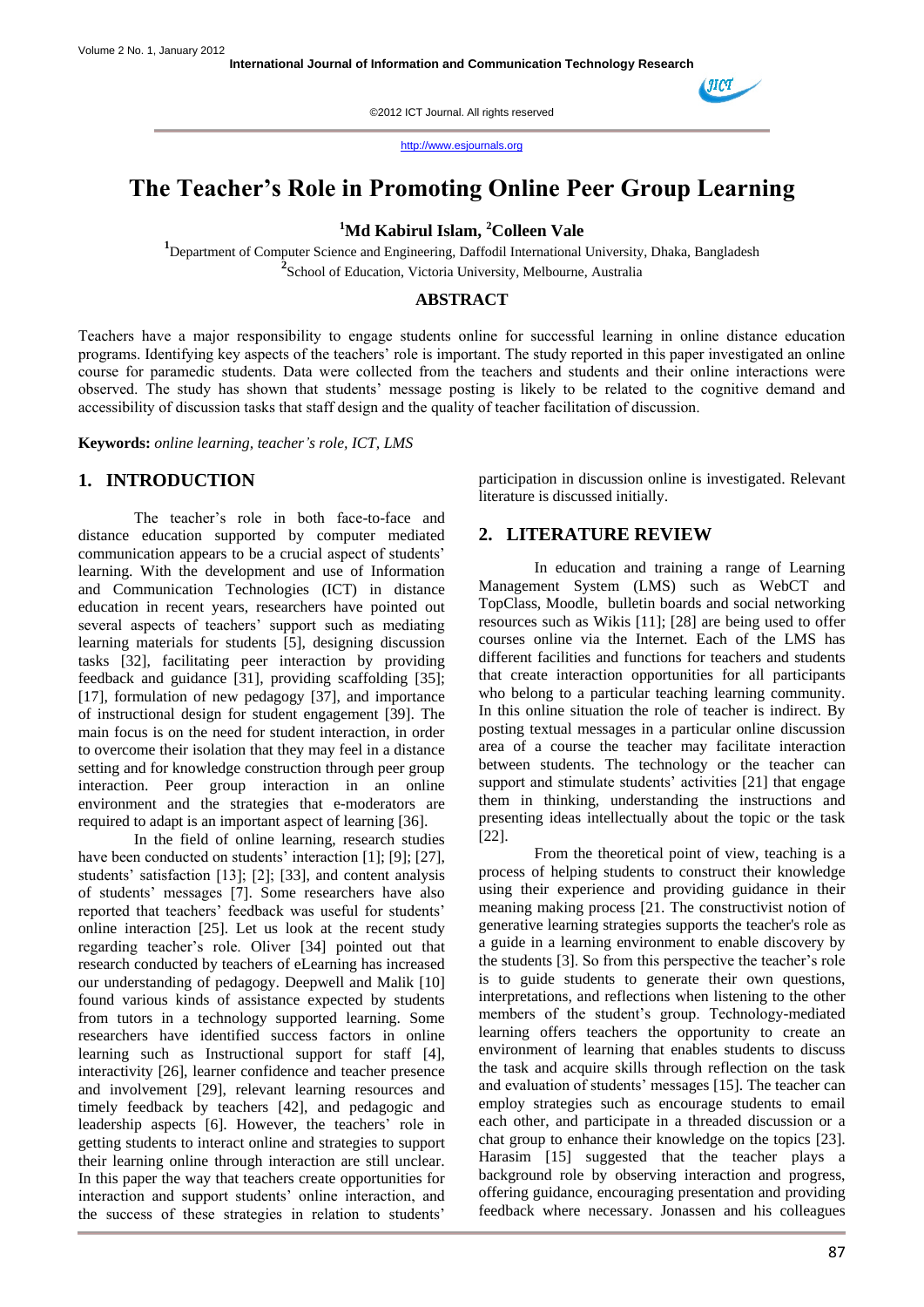

#### http://www.esjournals.org

[21] argued that the teacher's role is to promote ideas or views and provide suggestions in appropriate ways so that the students can understand the topic as a whole. Researchers like Harasim, Hiltz, Teles, and Turoff [16] emphasised some important jobs for instructors in online learning. These were (i) providing clear directions on the structure of the technological system (ii) creating a warm, welcoming and supportive environment at the start of the course to begin participation and (iii) observing peer group participation.

For an online course Makrakis [31] categorized the teacher"s instructional role as a reflective practitioner, as a facilitator, and as a scaffolder. In the teacher"s role as facilitator the aim is to have learners regard each other as learning resources rather than as competitors who depend solely on the teacher as an instructor and leader of the group. However, she did not provide a clear explanation of the teacher"s role as a scaffolder. Salmon [35] pointed out several responsibilities and competencies of e-moderators (teachers) who wish to offer their courses online. These were: (i) ability to develop and enable all members in the class, (ii) act as a catalyst and foster discussion, (iii) summarise, restate and challenge, and (iv) monitor understanding and provide feedback. She also highlighted that the teachers should know when to control groups, how to bring in non-participants and how to pace discussion. Deepwell and Malik [10] sumerised the nature of university students" expectations from lecturers in a technology supported learning situation. Students' expectations included guidance on weekly activities, instantaneous feedback for tackling academic work, resource materials, course information, and directions from teachers on what and how to use technology for learning independently. Referring to previous studies Sharpe [39] pointed out that good instructional design can encourage cognitive engagement. He also added that examples and illustrations in the lecture materials are important for student engagement in online task. Sharpe did not present details of the studies reviewed.

Liu [24] used two face-to-face sessions and guided and facilitated students" online interactions to support their online collaboration on group projects. Liu showed that in an online learning environment knowledge construction may happen through peer group interaction and that the teacher"s role in planning the interaction and managing discussion is a crucial aspect for students' knowledge construction. Bekele [6] identified a range of success factors in internet supported learning environment. Some of these factors are collaborative, interactive, feedback oriented, problem-based, learner centered and student and teacher satisfaction.

In general studies have reported lower than expected levels of student participation in online discussion [13]; [14]; [41]. Furthermore, Xie, and Ke [43] found low participation in higher education because of some factors such as perceived values, and competence of students. Studies have reported higher levels of interaction that is question, answer and feedback, between learners, than between learners and instructors [1] and that online discussion enhanced students" understanding of the subject matter as reported by the participating students [13]; [30]. Gunawardena, Plass, and Salisbury [14] thought that priority must be given to taking into account student characteristics, and the structure of the content or the discussion questions. The researchers did not analyse the discussion tasks or the frequency of student messages.

In summary, many authors and researchers have pointed out various aspects of teachers' support including expectation of students from teachers and need for good instructional design for promoting students" participation in online discussion. But there has been no analysis of discussion tasks set in online learning or the content, frequency and pattern of teachers' messages. Several studies have reported a low level of student message posting. So the question arises: why is the participation so low? There is evidence in the literature that weekly discussion tasks did not stimulate students to post messages as teachers expected. Does this indicate that the design of the task is important to elicit messages from students? Therefore understanding more about of these aspects of the teacher"s role in online learning settings is crucial.

#### **3. THE STUDY**

The study reported in this paper sought to answer the following two questions:

- How do teachers seek to use the peer group as a resource to promote interaction in the task that they assign participants?
- How were the teachers" methods related to the level of student participation in discussion?

This research used a case study design. An ethnographic approach was adopted for observation of online interaction of students and teachers. From an ethnographic point of view the researcher observed and recorded the online interaction behavior of participants as a non-participant observer [40].

An undergraduate paramedic course delivered online through the TopClass system using World Wide Web was the case for this study. Fifty first year students and 45 second year students, who were enrolled in 2000, and their teachers, were the participants. The students resided in five different countries, however a majority was Australian (58). Generally the students were employed in some aspect of paramedic practice while they were undertaking the course and students were attached to a hospital to meet the course requirements for two of the subjects in the course.

The course consisted of seven subjects completed over two years part-time. Five subjects were taught online. The first year students participated in online interaction in three subjects. These were Professional Basis of Paramedic Practice 1 (PBPP1) (semester 1), Issues in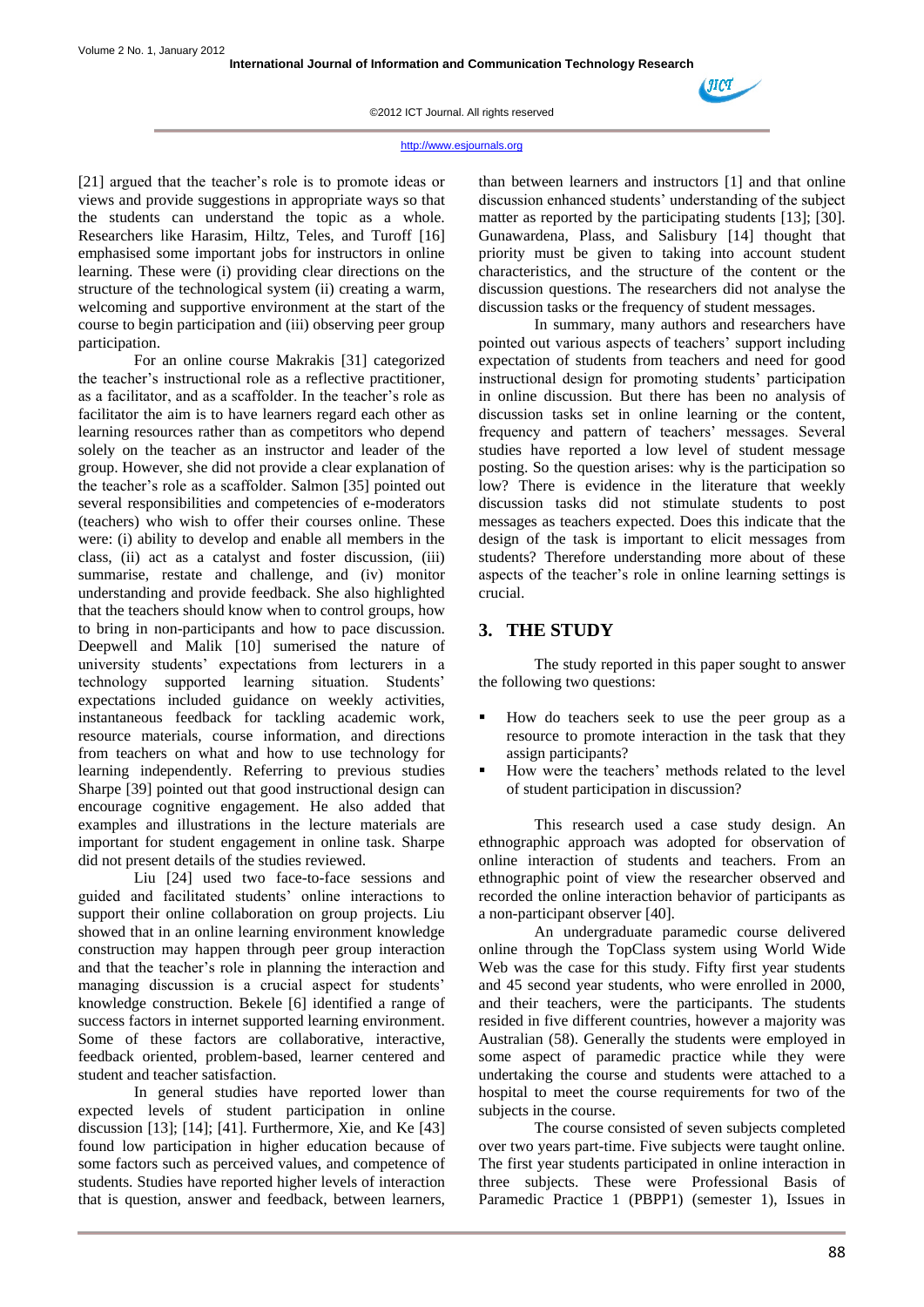

Prehospital Health Service Delivery (IPHSD) (semester 1) and Professional Basis of Paramedic Practice 2 (PBPP2) (semester 2). The second year students studied two subjects Prehospital Ethical and Legal Issues (PELI) (semester 1) and Research in Paramedic Practice (RPP) (semester 2). Online weekly lecture notes, including the discussion tasks, were posted on the TopClass for students to read and discuss.

The following data were collected. The online lecture material prepared by the teachers that included the discussion tasks for the students for each subject was collected in electronic and hard copy forms. Online messages from students and teachers in the discussion list of the TopClass were collected and counted. An end of year questionnaire was administered to all students to understand their experience of studying online, peer learning, teachers' feedback and the resource materials. Telephone interviews were conducted with a small group of students (7) randomly selected from students who were high, moderate, and low contributors in discussion about the use of ideas in messages posted by fellow students and the usefulness of the teacher"s contribution in online discussion. Six teachers including the coordinator of the course were interviewed at the beginning and end of each semester. The first interview was conducted to collect teachers" views on online peer group participation and the strategies they adopted to involve students in online discussion. In the second interview the teachers were asked about their views of students' message posting over the semester. This included quantity and quality of messages posted by students. The teachers were also asked to comment on frequency of messages posted by each student.

Frequencies were calculated for the number of messages posted by each student in response to the discussion task, to their fellow students and to the teacher, he total number of messages posted by students in every week and the weekly and total number of teachers' messages. Frequencies of students" responses from the end of year questionnaire were calculated. The interview transcripts of all teachers were analysed qualitatively. The interviews were read to signify categories of responses for each question.

The nature of students' messages were analysed using qualitative methods in a larger study that explored the nature and extent of peer group learning in this course [19]. A qualitative analysis of the discussion tasks in the subject with the highest participation levels was done to illuminate the nature of the discussion tasks used by this lecturer. The tasks were summarized and categorized as open ended or closed. Further categories of these tasks were based on the content of students' messages with respect to the particular tasks. Hence the discussion tasks were also categorized as relevant or not relevant to students" professional practice, controversial or not, and whether they were an application of knowledge.

#### **4. RESULTS**

# **4.1 Messages posted by students and peer group interaction**

The weekly online lectures, that were all available at the beginning of semester, comprised an abstract, key terms, required readings, overview of the content of the topic, discussion tasks and further readings and web links. The number of messages posted by individual students in every week for each subject is shown in Table 1. The proportion of students who posted these messages and the total number of messages posted by teachers are also included in Table 1.

Data in table 1 shows that most messages were posted in a few weeks. In these weeks a relatively high number of students (the highest was 20) engaged in message posting. A smaller number or no messages were posted in most weeks' discussions. In general, there were fewer messages posted in the later weeks in each semester.

| Table 1. Message posting by students and |
|------------------------------------------|
| teachers.                                |

| Week           | PPBP1            | <b>IPHS</b>      | PBPP           | PELI             | <b>RPP</b>     |
|----------------|------------------|------------------|----------------|------------------|----------------|
|                | $(N=35)$         | D                | 2              | $(N=34)$         | $(N=35)$       |
|                | $\ast$           | $(N=35)$         | $(N=34)$       |                  |                |
|                |                  |                  |                |                  |                |
| 1              | 22               | 27               | 21             | 34               | 23             |
| $\sqrt{2}$     | $\overline{c}$   | 19               | 20             | 18               | 19             |
| $\overline{3}$ | $\overline{7}$   | $\overline{4}$   | $\overline{7}$ | $\overline{17}$  | 13             |
| $\overline{4}$ | 16               | $\overline{2}$   | 40             | 20               | 14             |
| 5              | 7                | 17               | 3              | 18               | 27             |
| $\overline{6}$ | $\mathbf{1}$     | $\overline{0}$   | 10             | 11               | 13             |
| $\overline{7}$ | 6                | $\overline{2}$   | $\overline{4}$ | $\overline{2}$   | 12             |
| 8              | $\overline{4}$   | $\boldsymbol{0}$ | $\overline{3}$ | $\boldsymbol{0}$ | $\mathbf{1}$   |
| 9              | 3                | $\boldsymbol{0}$ | 42             | $\overline{7}$   | $\overline{4}$ |
| 10             | $\boldsymbol{0}$ | $\boldsymbol{0}$ | 3              | $\overline{4}$   | $\overline{3}$ |
| 11             | $\mathbf{1}$     | $\boldsymbol{0}$ | $\mathbf{1}$   | $\mathbf{1}$     | 9              |
| 12             | 9                | $\boldsymbol{0}$ | $\overline{0}$ | $\boldsymbol{0}$ | $\,1$          |
| 13             | $\overline{0}$   | $\boldsymbol{0}$ | $\Omega$       | $\overline{0}$   | $\overline{0}$ |
| Total          | 78               | 71               | 154            | 132              | 139            |
| student        |                  |                  |                |                  |                |
| messages       |                  |                  |                |                  |                |
| of<br>$\%$     | 37.1             | 51.4             | 64.7           | 76.5             | 77.1           |
| students       |                  |                  |                |                  |                |
| participatin   |                  |                  |                |                  |                |
| g              |                  |                  |                |                  |                |
| Total          | 25               | 21               | 37             | 52               | 141            |
| teacher        |                  |                  |                |                  |                |
| messages       |                  |                  |                |                  |                |

#### **\* N is the number of student enrolled in the subject.**

The proportion of students contributing to the total number of messages recorded varied from 77% for RPR, a second year subject, to a low 37% for PBPP1, a first year subject. Analysis of the messages posted by individual students showed a skewed distribution. Very few students were high contributors. These students posted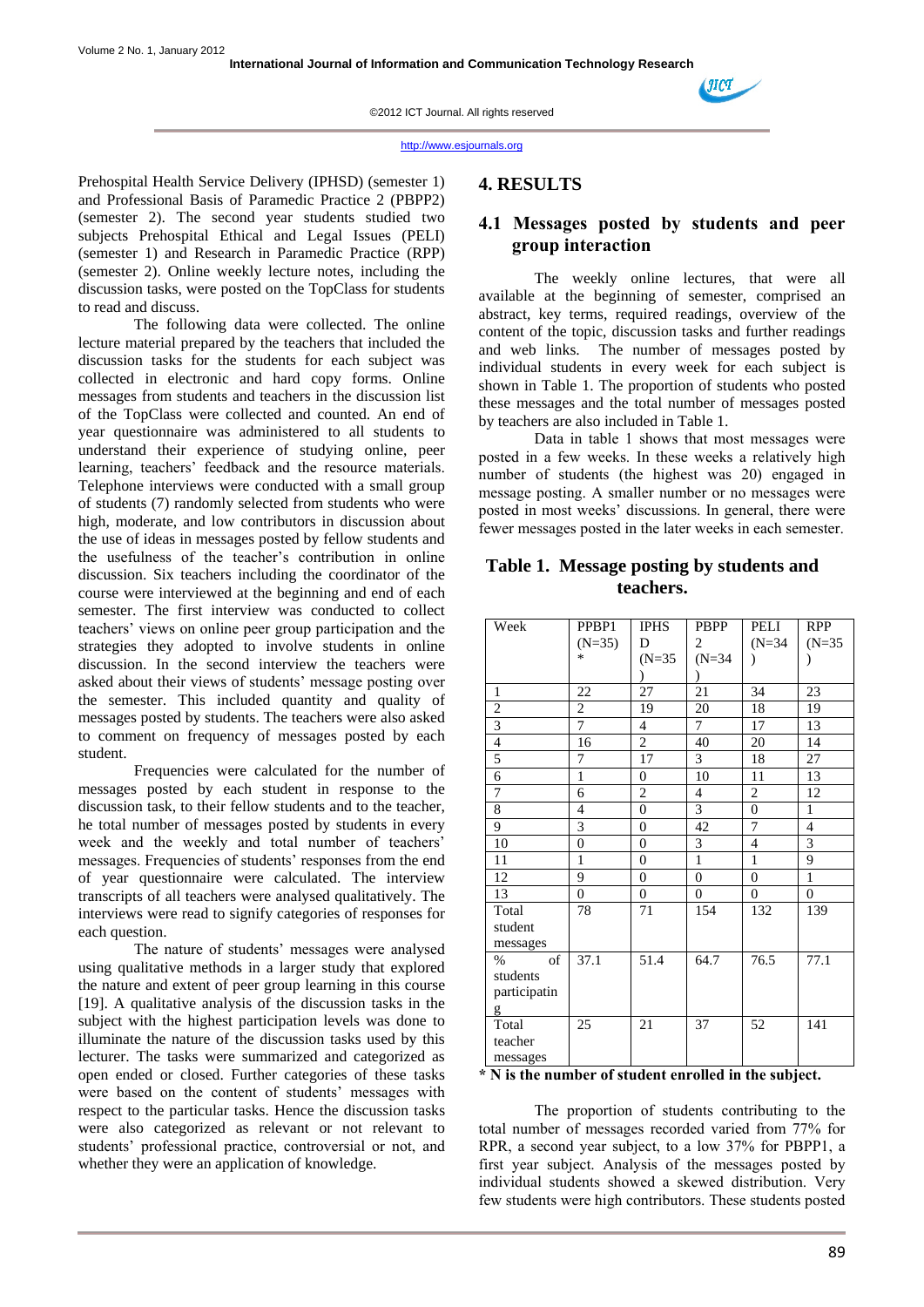

http://www.esjournals.org

most messages in each subject. Others posted few messages or no messages. In PBPP1, five of the students were high contributors who posted 67.9% of the 78 messages. In IPHSD six high contributors posted 63.4% of the 71 messages. In PBPP2 five high contributors posted 72.7% of messages. The patterns of message posting in second year subjects were similar to the first year subjects. In PELI seven high contributors posted 56.0% of messages and in RPP the pattern of a small number of high contributors was also evident in this subject, though not quite to the same extent. In this subject, six high contributors posted 47.7% of these messages in class discussion.

It was found that the students posted messages in response to (i) the discussion task, (ii) fellow students, or (iii) teacher. These three patterns of messages posting (online interaction) were the same for all first year and second year subjects as shown in Table 2. Table 2 shows that in the three first year subjects and one of the two second year subjects many interactions (27% to 40%) took place between students. But most of these interactions occurred between a small number of high contributors in these four subjects. This may indicate that these students were supportive of each other's learning. However in RPP very few interactions took place between fellow students. In this subject the teacher posted a total of 141 messages, which is almost equal to the number of messages posted by the students. It was found that in RPP the students responded to the given tasks and the teacher responded to almost every message posted by the students. The behavior of students in this subject suggests that they did not value responding to other students for their own learning.

# **Table2. Frequency of messages posted to the discussion task, fellow students, and teacher**

| Online<br>interact-ion<br>Pattern         | <b>PBPPI</b> | <b>IPHSD</b> | PBPP <sub>2</sub> | <b>PELI</b>  | <b>RPP</b>    |
|-------------------------------------------|--------------|--------------|-------------------|--------------|---------------|
|                                           | N(%)         | N(% )        | N(% )             | N(% )        | N(% )         |
| Respond-<br>ing to<br>discuss-ion<br>task | 52<br>(66.6) | 41<br>(57.8) | 88<br>(57.1)      | 85<br>(64.4) | 118<br>(84.9) |
| Respond-<br>ing to<br>fellow<br>student   | 21<br>(27)   | 25<br>(35.2) | 61<br>(39.6)      | 39<br>(29.5) | 15<br>(10.8)  |
| Respond-<br>ing to<br>teacher             | 5(6.4)       | 5(7.0)       | 5(3.3)            | 8(6.1)       | 6(4.3)        |
| Total                                     | 78<br>(100)  | 71<br>(100)  | 154<br>(100)      | 132<br>(100) | 139<br>(100)  |

#### **4.2 Teachers' views of peer group interaction**

The teachers' responses revealed that the number of messages posted by the students were below their expectations. However they were happy with the quality of students' messages. They reported that most messages from students possessed high quality, in that they were self-explanatory and provided potential for the acquisition of knowledge by others. The teachers thought that the students responded to the task and their fellow students using their past experience. The teachers believed that discussion between fellow students of various backgrounds, some of whom were highly motivated, promoted broader understanding of the overall professional practices. This helped the students' understanding of their duties in particular situations and enhanced their decision-making processes.

#### **4.3 Students' perceptions**

The students' perceptions of the value of on-line discussion were in accord with the teachers. Out of 69 students 40 students replied to the end of year questionnaire, a response rate of approximately 60 %. Students had positive perceptions about the online interaction and the discussion tasks. More than one-third of respondents said the online interaction was 'useful' and others said 'quite useful' and 'very useful'. The students acknowledged that they read messages to compare their ideas and enhance their knowledge about the tasks.

All seven students who participated in the telephone interview reported that online peer group interaction was very helpful for understanding the discussion task and enhancing their knowledge of the topic. They valued sharing ideas and experiences through online discussion, explaining discussion tasks from different points of view, positive and negative comments by fellow students, and suggestions for handling particular patient situations. Qualitative analysis of the messages that students posted provided further evidence of how interaction between students contributed to enhance understanding among the group [19].

#### **4.4 Design of discussion tasks**

In this course each of the lecturers included more than one discussion task (varied between two and eight) in the weekly online lecture material. In the teachers' interviews they were aware that the students were employed in paramedics, so to encourage and involve students in online interactions the teachers used discussion tasks relevant to the content of the topic as well as to their professional practice. They said that they tried to make the discussion tasks easy to understand, interesting, to attract students' attention and to enable students to draw on their past professional experience.

The total number of discussion tasks set in each subject varied from 35 tasks in one second year subject to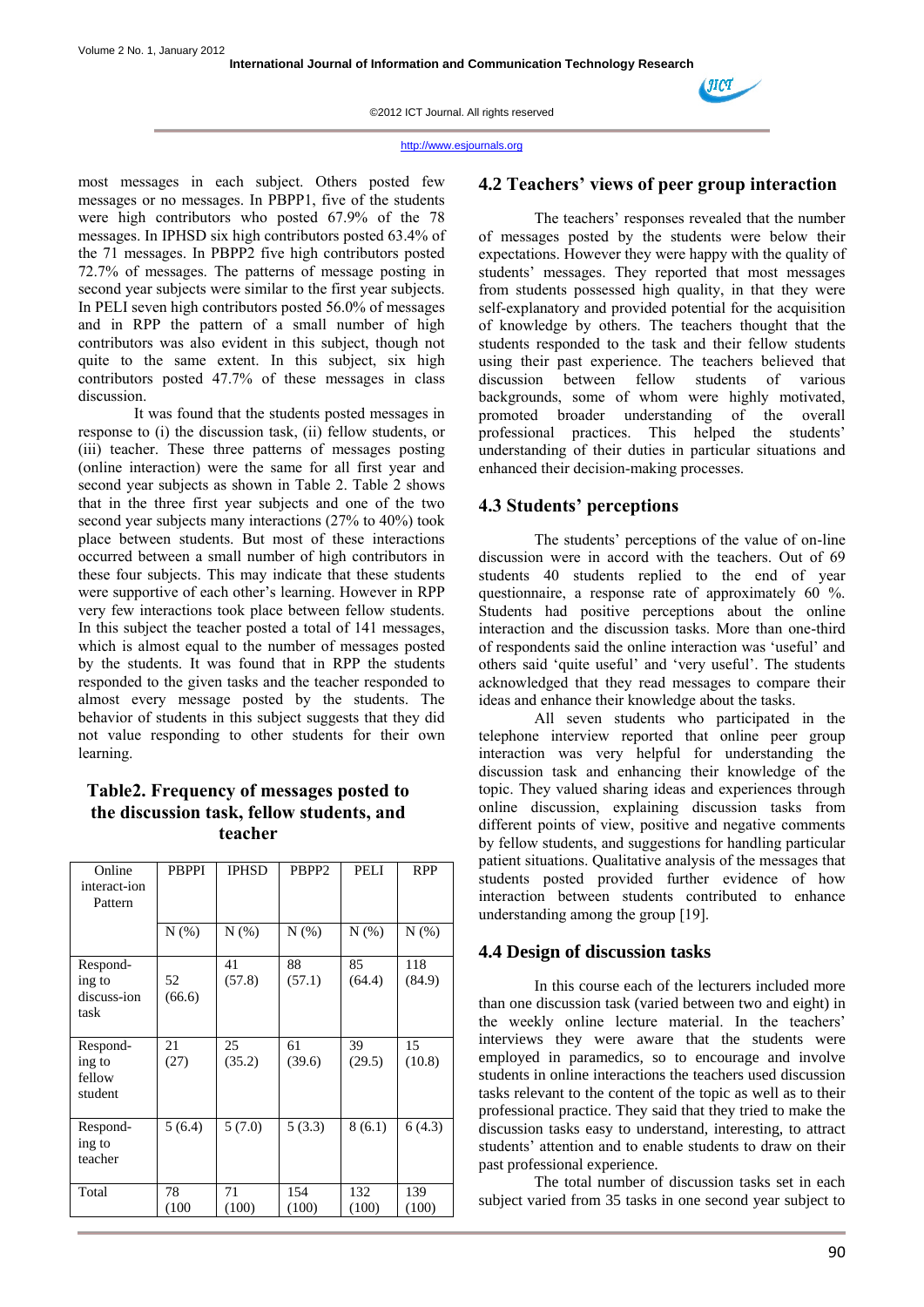

#### http://www.esjournals.org

64 tasks in two first year subjects. Analysis showed that students responded to only some of the tasks for the week in each subject. For example, students responded to 30 discussions tasks among 58 that were set in Professional Basis of Paramedic Practice 2. The nature of the tasks of most of the discussion tasks used for Professional Basis of Paramedic Practice 2 were analysed qualitatively This subject was chosen for analysis because it recorded the highest number of student message. In this article we analyse the tasks for week 9 of this subject to illustrate the findings of the qualitative analysis. Week 9 was chosen because the highest number of messages was posted in this week and it was uncharacteristic for such a high number of messages to be posted later in the semester (see Table 1).

Out of seven tasks in week 9 (see Figure 1) students responded to five tasks. The tasks were categorised as described above.

Task 1. A detailed understanding of pharmacology and specialist training is not required with well written "protocols" describing the appropriate course of action for a given set of circumstances. Hence Fire Brigade Members could fulfil the task of a Paramedic. Please comment on the above statement.

[Category: relevant, controversial, open ended]

Students posted 20 messages and the teacher posted three messages.

Task 2. What is the clinical consequence of the variance in half-lives between narcotic agents and naloxone when tending to someone who has taken a narcotic overdose?

[category: relevant, controversial, open ended]

Students posted seven messages and the teacher posted one message.

Task 3. Narcotics drugs are invaluable in the prehospital management of a number of different conditions. The risk of serious adverse effects or overdosing a patient is minimal because of the availability of naloxone. Therefore, all paramedic personnel should be able to administer morphine, not only intensive-care paramedics.

[Category: relevant, controversial, open ended]

Students posted nine messages and the teacher posted no message.

Task 4. A man drinks 3 x 285ml glasses of full strength beers and three "nips" (30ml) of scotch over a period of three hours. At the end of the three hours, what would be his expected blood alcohol level?

[Category: application of knowledge, closed]

Students posted four messages and the teacher posted one message.

Task 5. As an activity, categorise the effects of alcohol shown in the flow chart according to the rule of "D"s.

[Category: application of knowledge, closed]

No one posted a message.

Task 6. The medical and social costs of alcohol on the community are immense. Indeed, from the paramedic perspective the consequences of alcohol consumption on the road, in the home, and in combination with legal and illicit drugs from (sic) a huge part of our work. The consequences of alcohol use are often as worse and certainly more widespread compared to that of heroin. At the very least, there should be a zero alcohol level when driving a car. What do you think?

[Category: controversial, open ended]

No one posted a message.

Task 7. For each of the three drug groups (TCAs, SSRIs and NSRIs), state an example generic agent and its trade name.

[Category: application of knowledge, closed]

Students posted two messages and the teacher posted no message.

#### **Figure 1. Discussion tasks, categories and number of messages in week 9 for PBPP2.**

Analysis showed that students were more likely to respond to tasks that presented a controversial issue that was directly related to their professional practice, for example Task 1. These tasks provided scope for discussion from different points of view and were easy for students to contribute to. It appeared that the students did not consider that their professional knowledge and experience concerning controversial issues within the general community were part of the learning for this subject, as no-one responded to Task 6. Students were not likely to respond to closed questions about the application of content knowledge, for example Task 5. Students responded to a few closed tasks (questions) where the ideas given was very much central to the paramedic's duties (Task 7). However most tasks that were closed questions did not generate discussion. There was no scope for argument that could promote message posting. In this week"s discussion most messages were posted for the tasks that were relevant to the aspects of paramedic practice, controversial, and open ended.

## **4.5 Supporting discussion**

The teachers contributed different numbers of messages in discussion in different subjects (Table 1 above). The teacher for RPP not only posted the highest number of messages but also posted more messages than the teachers in the other four subjects combined. The teachers posted messages during the week that students were posting their messages. In RPP the teacher responded to every student when they posted messages in response to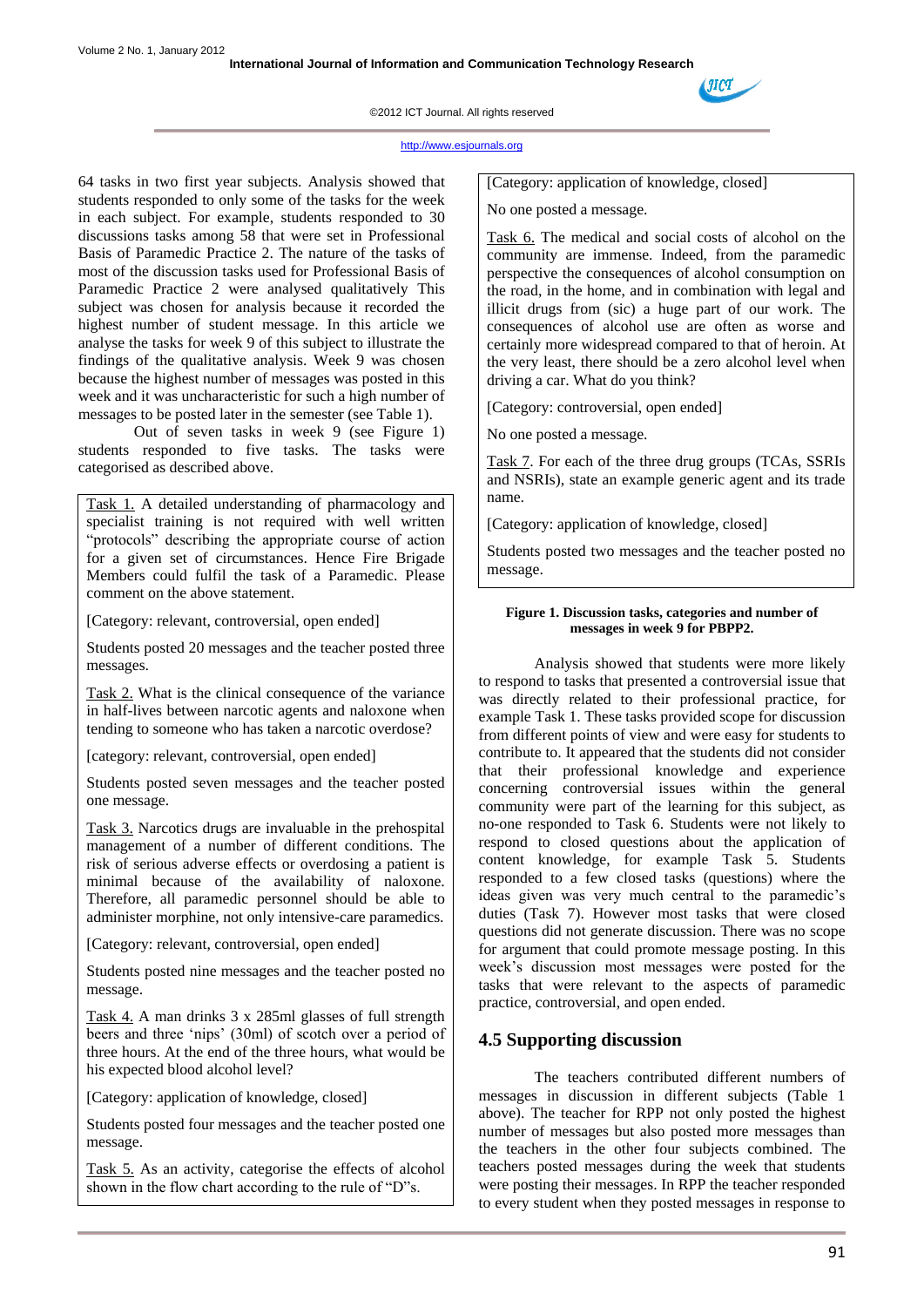

the given task. However, in the other four subjects the teachers did not respond to every student"s message. In these classes the teacher responded to the whole class during students" interaction and sometimes to specific students. The students valued the teachers' feedback during online interaction. More than one-third of students perceived the teachers' feedback as 'very useful' (36%) and others answered 'quite useful' (31%) and 'useful' (33%).

Exceptionally, for a few weeks in PBPP2, the teacher posted messages at the beginning of the week before the students to summarize the previous week"s discussion or to stimulate students to respond to the task in the current week. At the beginning of week 2 the teacher posted following message to the group for PBPP2.

Hi group,

Well congratulations, you made it to week 2 – Electrocardiography component. By now you should be able to methodically scrutinise 12 lead ECG's and calculate vectors in your sleep… (sic) not. Never mind, with practice it will lock itself into place and the thrill of competently analysing a 12 lead in the emerg dept will make it all worthwhile.

Note the emphasis on the words methodical and competent…Remember, not all that"s elevated is infarction and not all that"s wide is VT. The moral  $-$  don't rush.

Now on to week  $2 -$  dysrhythmias of atrial and juntional origin. Please be encouraged to participate on the discussion page with particular relevance to the discussion questions written into the week 2 course notes. As always, feel free to message me with any queries you may have or any difficulties you are having trouble coming to grips with. Regards,

In the message the teacher summarized the previous week"s discussion, thanked students for their interaction and encouraged students to participate further in discussion.

In RPP, students posted messages in relation to the task and the teacher responded to every student who posted a message. This teacher consistently responded individually to students throughout the course. For example in week 1 the teacher responded to a student:

Student,

What is wrong with the subject matter? An excellent area for research and your questions

etc are right on the mark. I think your last qualitative would be better as a quantitative. Welcome and good stuff.

The message from the teacher indicates an attempt to guide the student and appreciation for responding to the task. The teacher's message also acknowledged the high quality of the student"s message and that he/she understood the task and provided the correct answer.

In this study no staff ever responded to student silence on a task. In other words, if a task elicited no response from any student the teacher would not comment on this fact, or indicate why the task had been set, or explain what the task was about, or even chide students for not attempting it. The teachers also maintained their response to "silence" over the entire subject. They did not comment on weeks when no student responded to any task, or even when over a series of weeks there were no messages posted by students.

# **5. DISCUSSION**

## **5.1 Teachers' role in design of discussion task**

The results show that the teachers attached high importance to message posting by students. Their sole strategy for promoting message posting and interaction between students, was by setting discussion tasks that were optional for the students to respond to. Students responded to only some of the tasks in each subject. Xie and Ke [43] found that teachers act as facilitators to engage students into learning task and to take self responsible action. Salmon [32] gave emphasis to using insightful discussion questions and giving participants time to reflect and respond and Sharpe [39] and Herington, Oliver and Reevs [17] gave importance on inclusion of realistic tasks, examples and illustrations in the lecture materials for student participation. The findings from the previous study provide some indication of the nature of insightful questions, and facilitations at least for these adult professional learners. The data indicated that the tasks that were controversial and open ended created broader scope for presenting different opinions and were more likely to elicit many messages. The content also needed to be central to paramedic practices. On the other hand, closed questions and tasks concerning application of knowledge created limited or no scope for discussion. These tasks that required students to present the correct answer elicited few messages even though the content was central to paramedic practice. The assessment of online discussion [40], and relevance of the topic [16] may provoke students to post messages. But it is unlikely to generate an exchange of experience and ideas unless attention is also paid to the design of the task. A similarly correct response to a closed question, even if highly relevant to the students, enables the teachers to know whether students are paying attention. Students may only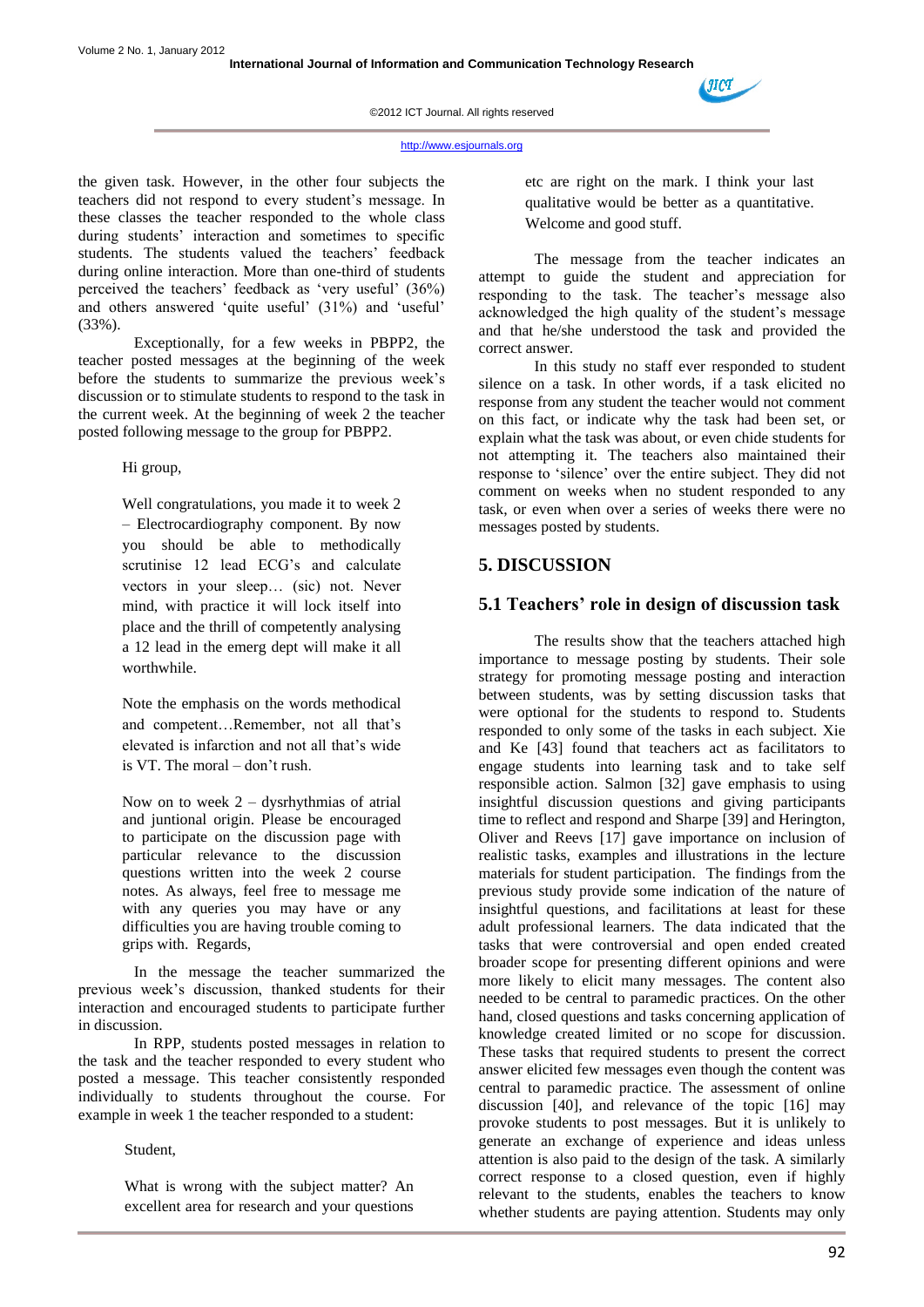

need to read one message to check their understanding of content.

Since the content of four subjects was relevant to paramedic practice, there is an assumption that this finding may apply to the other subjects directly related to paramedic practice, and perhaps adult learners in other professions. For the professional group of students in the current study, if the content of the discussion task was central to their professional duties, controversial, and open ended it evoked more messages. These characteristics of a task stimulated students to contribute or influenced their willingness to contribute. Hence these characteristics of a task may define it as "accessible" for the students. The relevance of a task with respect to students' professional practices, combined with the controversial issue, created the opportunity for sharing knowledge from their experiences to enhance their existing ideas and build knowledge. Therefore these characteristics indicate the "cognitive demand" of the task. These findings suggest that online course designers would benefit from professional development materials and other support materials that provide models for constructing discussion tasks that have been successful in prompting discussion without the coercion provided by assessment practices.

# **5.2 Teachers' role in supporting online discussion**

The findings from this study with respect to the teachers" role were (a) the importance that all teachers attached to online message posting and peer group interaction to promote their knowledge in the subjects; (b) the use of a one-shot strategy, that is, communicating almost exclusively with students on the basis of tasks set for discussion on a voluntary basis, had very limited success in promoting message posting; (c) consistent nonresponsiveness of teachers to student silence on tasks set; and (d) the two different patterns of response to students' messages, that is supporting all the students collectively or the students individually.

All five teachers in the current study, irrespective of the subject, responded in some way to student messages posted for every week that this happened. However, there were some individual differences between teachers. The messages for four of the teachers who responded after allowing discussion to develop between two or more students, had the following purposes: (a) providing guidance to discussion on the content of the task; (b) providing feedback on the message posed [25]; (c) encouraging students; and (d) summarizing discussion. One teacher, however, took a different approach in the one subject that person was responsible for. That person's approach was to comment on almost every message as soon as it was posted. The purpose of these comments was to develop individual students' research skills relevant to students' paramedic practice.

These differing patterns may reflect the teachers' different conceptions of their online role, or they may reflect the nature of the subject matter being taught. In the current study the teachers" role in four subjects indicates that the teachers guided students to generate their own ideas when responding to the tasks and exchanging messages with each other [31]. Makrakis [31] used the terms "facilitator" and "scaffolder" to describe this role. This pattern of the teachers' role indicates a process of helping students to construct their understanding through interacting with each other [21]; [36]. On the other hand the pattern of teacher"s support in RPP shows that the teacher encouraged students to post messages, and guided every student to construct their own knowledge [21]. The method adopted by Liu [24] in teaching Research Methods in Education and Ruey [[30] in Lifelong Learning and Educational Innovation showed how a constructivist design of an online course could create an opportunity for interaction between students.

In spite of the importance that the teachers placed on using the peer group as a resource for promoting interaction on the task, it would appear that the teachers had very limited strategies for so doing. Further they also had quite limited success in persuading participants to post messages online. These findings indicate that online teachers need to develop some strategies for "silence". These may include posting messages to encourage participation, communicating directly with nonparticipants regarding progress and participation, redesigning discussion tasks and rethinking the use or mix of non-response study tasks and individual and group discussion tasks. Online teachers may benefit from viewing and discussing transcripts of interactions involving teachers who successfully facilitate and scaffold discussion.

# **5.3 Peer group interaction**

Overall, message posting was low and the students were reluctant to post messages in discussions, a finding consistent with previous studies [13]; [14]; [41]. There were individual differences between students in posting messages and the nature of the tasks is likely to be related to the number of messages posted. Some of the teachers in the current study suggested making discussion compulsory for some weeks and giving reward, that is marks, for participation in discussion, a strategy that was successful for [41]).

Analysis showed that the students who did respond reacted first to the task, and some also responded to their fellow students or to the teacher. This pattern of interaction is aligned with the theoretical assertion of Moore and Kearsley [32] that three types of interaction, learner-content, learner-learner and learner-teacher, take place in online discussion. This pattern of interactions is consistent with Islam [20]. The pattern of interaction in four of the subjects indicates that the students' helped each other to understand the meaning of the topic and construct knowledge through conversation. The teachers' comments on students" messages also indicate that the students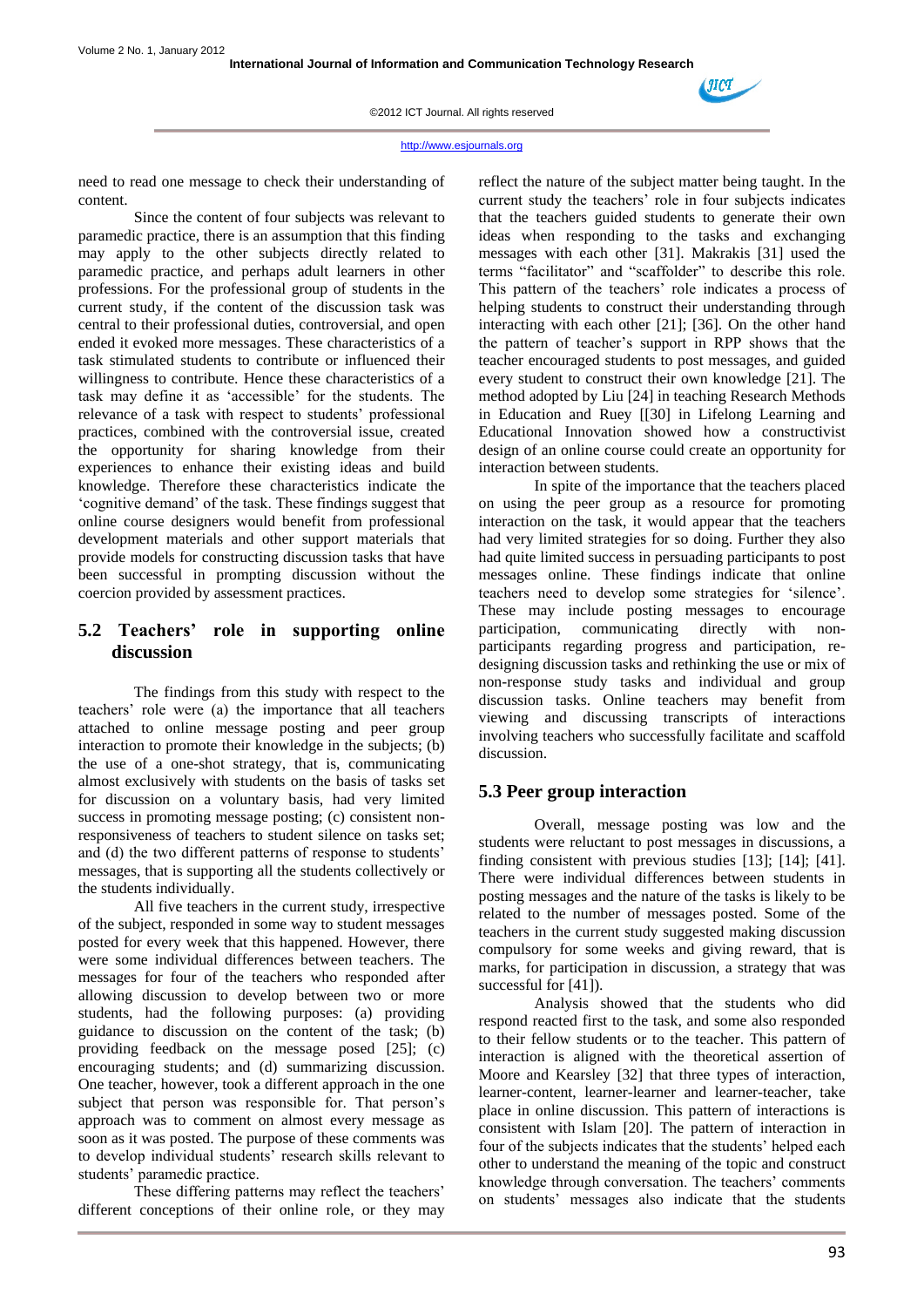

http://www.esjournals.org

understood the tasks and the messages helped them to enhance knowledge. Further to this, irrespective of the level of participation in message posting the students reported that the messages enhanced their understanding and provided a broader understanding of the paramedic practice in relation to the task. They viewed that the variety of information on the basis of fellow students' experiences helped them to construct their knowledge. The questionnaire data suggested most of the "silent" students read the online messages regularly to compare their ideas and enhance their knowledge on the task. These findings are consistent with previous studies [8]; [27]; [20]. Previous researchers [18]; [30]; have shown that adult learners are motivated, participate in interaction and directed by their own interests towards professional and personal development. The findings from the current study also suggest that the students were self-directed learners to some extent. So the students may have functioned as a supportive peer group in online interaction.

# **6. CONCLUSION**

This study has revealed some vital aspects of teachers" support and evidence of social learning in online situations. The findings confirm that more attention should be given to designing online discussion tasks, and ways of facilitating discussion and providing scaffolding. Conversely due to emergence of web 2.0, online social networks such as wikis and blogs have created an atmosphere for cooperation and easy interaction among teachers and students which is more flexible in nature [28]. In particular, the web 2.0 technologies allow creating activity-rich pedagogical models and facilitate competence development of students [38]. In the present study there is evidence that a high level of interaction occurred between a small group of students where they helped each other to construct their knowledge through peer group interaction. Other students, who are comparatively low participants or silent students, compared their ideas by observing interaction and reading messages also valued peer group interaction in relation to their knowledge acquisition.

The current study has shown that students' message posting in an online situation is likely to be related to the cognitive demand and accessibility of discussion tasks that staff design and the quality of teacher facilitation of discussion. These factors are likely to enhance students" participation in online discussion and to encourage interaction with peers that may contribute to knowledge building among students, although personal differences between students is also a factor affecting participation. Further research should examine more widely the reasons for different patterns of teachers' support, the factors that contribute to silent students' behavior and the nature of the discussion task.

#### **REFERENCES**

- [1] Aheru, T.C. & Repman, J. 1994, "The Effect of Technology on Online Education,' Journal of Research on Computing in Education, 26 (4) 537- 46.
- [2] Alexander, G. & Woods, W. 1999, "A Large Scale Online Open University Course Bringing Computing and Online Skills to Novices', Technology Supported Learning, 5<sup>th</sup> International Conference, November 25-26, Berlin. Retrieved fro[mhttp://www.sustainability.open.ac.uk/ineeduca](http://www.sustainability.open.ac.uk/ineeduca/on-line_educa_paper.html) [/on-line\\_educa\\_paper.html](http://www.sustainability.open.ac.uk/ineeduca/on-line_educa_paper.html)
- [3] Applefield, J. M., Huber, R., & Moallem, M. 2001, 'Constructivism in Theory and Practice: Towards a Better Understanding', High School Journal, 84 (2) 19-35.
- [4] Baker, J. D. & Schihl, R. L. 2005, 'Faculty Support Systems", in Encyclopedia of Distance Education, eds. C. Howard, J. Boettcher, L. Justice, K. Schenk, P. L. Rogers, & G. A. Berg, PA: Idea Group Reference, Hershey.
- [5] ]Bates, A.W. 1995, Technology, Open Learning and Distance Education, Routledge, London.
- [6] Bekele, T. A. 2008, Impact of Technologysupported Learning Environment in Higher Education: Issues in and for Research, Unpublished Doctoral Thesis, University of Oslo, Norway.
- [7] Brag, W. P. 1999, Constructivist Learning and Web-Based Computer Conferencing: Qualitative Analysis of Online Interaction Among Graduate Studies, George Mason University, Virginia.
- [8] Crosta, L. 2002, The Online Learning Environment: A Personal Experience of Collaboration, in 'Network Learning Conference', March 26-28, University of Sheffield and Lancaster University, UK.
- [9] Dawson, V., Taylor, P., Geelan, D., Fox, R., Herrmann, A., & Parker, L. 1999, ' The Development of Epistemological Pluralism through a Web-based Postgraduate Curriculum Course,' in Teaching in the Disciplines/ Learning in Context, 99-102, eds. K. Martin, N. Stanley, & N. Davidson, Proceedings of the 8th Annual Teaching Learning Forum, The University of Western Australia, Perth.
- [10]Deepwell, F. & Malik, S. 2008, "On Campus, but out of class: An Investigation into Students'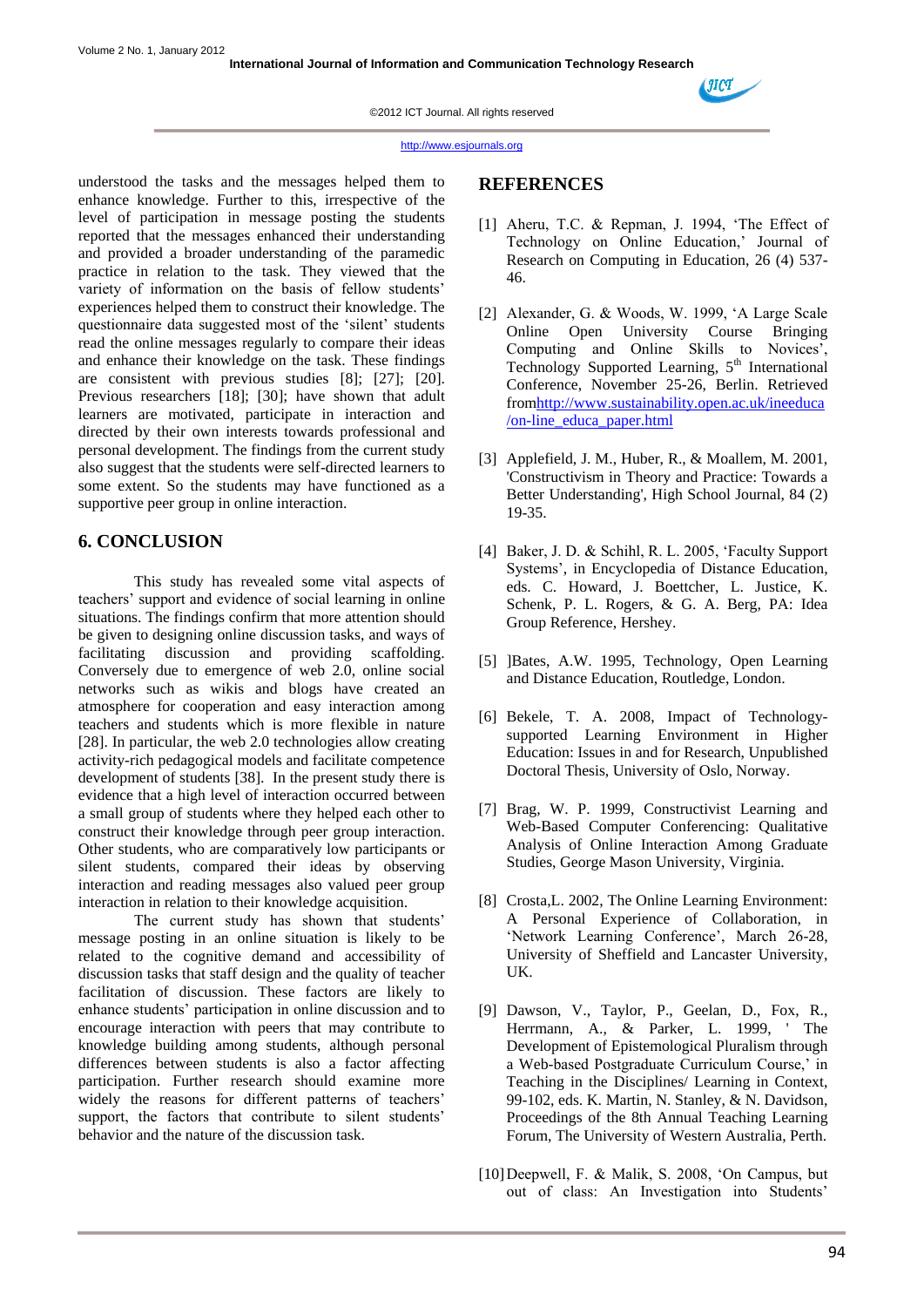

http://www.esjournals.org

Experience of Learning Techologies in their selfdirected Study", ALT-J, 16 (1) 5-14.

- [11]Ellis, T. J., & Cohen, M. S. 2009, "Forums and Wikis and Blogs, Oh My: Building a Foundation for Social Computing in Education',  $39<sup>th</sup>$ ASEE/IEEE Frontiers in Education Conference, October 18-21, San Antonio, TX.
- [12]Feenberg, A. 1993, "Building a Global Network: The WBSI experience,' in Global Networks: Computers and International Communications, ed. L. Harasim, MIT Press, Cambridge.
- [13]Graham, M. & Scarborough, H. 1999, "Computer Mediated Communication and Collaborative Learning in an Undergraduate Distance Education Environment," Australian Journal of Educational Technology, 15 (1) 20-46.
- [14]Gunawardena, C. Plass, J. & Salisbury, M. 2001, "Do We Really Need an Online Discussion Group?" in Online Learning and Teaching with Technology, eds. D. Murphy, R. Walker, & G. Weeb, Kogan Page, London.
- [15] Harasim, L. 1996, 'Computer Networking for Education," in International Encyclopedia of Educational Technology, Second Edition, eds. T. Plomp, & D. P. Ely, Pergamon, New York.
- [16]Harasim, L., Hiltz, S. R., Teles, L., & Turoff, M. 1996, Learning Networks, MIT Press, London.
- [17]Herington, J., Oliver, R. & Reeves, T. 2010, A Guide to Authentic e-learning, Routledge, London.
- [18] Hiemstra, R. 1996, 'Self Directed Learning', International Encyclopedia of Adult Education and Training, ed. A.C. Tuijnman, Pergamon, New York.
- [19]Islam, K. 2003, "A Case Study of Student Participation in Discussion in an Online Higher Education Course, unpublished Ph.D. thesis, Victoria University of Technology.
- [20] Islam, K. 2011, ICT in Learning: DIU Initiative, The Independent, July 01, Dhaka.
- [21]Jonassen, D.H., Peck, K. L., & Wilson, B. G. 1999, Learning with Technology: A Cnstructivist Perspective, Prentice Hall Inc, New Jersey.
- [22] Jung, I. and Latchem, C. 2011, 'A Model for e-Education: Extended Teaching Space and Extended

Learning Spaces", British Journal of Educational Technology, 42 (1) 6-18.

- [23]Kippen, S. 2003, "Teacher Reflection and Theories of Learning Online", Journal of Educational Enquiry, 4 (1) 19-30.
- [24]Liu, Y. 2002, "Teaching the Graduate Research Methods in Education Course Online" in International Online Conference on Teaching Online in Higher Education, Sponsored by Indiana University-Purdue Fort Wayne (IPFW) USA. Retrieved from [http://www.ipfw.edu/as/2002tohe.](http://www.ipfw.edu/as/2002tohe)
- [25] Mahesh, V. 2000. The Nature and Purpose of Feedback in a Dialogic Online Learning Community, Arizona State University, Arizona.
- [26]Pituch, K. A. & Lee, Y. 2006, "The Influence of System Characteristics on eLearning use', Computer and Education, 47 (2) 222-244.
- [27] Reilly, M. & Newton, D. 2002, 'Interaction Online: Above and Beyond requirements of Assessment", Australian Journal of Educational Technology, 18(1) 57-70.
- [28]Rodrigues, J. J. P. C., Sabrino, F. M. R. & Zhou, L. 2011, "Enhancing e-learning experience with online social networks", IET Communications, 5 (8) 1147- 54.
- [29]Romeo, P., du Boulay, B., Cox, R., Lutz, & R. Bryant, S. 2007. "Debugging Strategies and Tactics in a Multi-representation Software Environment', International Journal of Human-Computer Studies, 65 (12) 992-1009.
- [30]Ruey, S. 2010, "A Case Study of Constructivist Instructional Strategies for Adult Online Learning", British Journal of Educational Technology, 41 (5) 706-720.
- [31] Makrakis, V. 1998, Guidelines for the Design and Development of Computer-Mediated Collaborative Open Distance Learning Courseware, ERIC document: ED426894.
- [32]Moore, M.G. & Kearsley, G. 1996, "Distance Education: A System View,' Wordsworth Publishing Co., Belmont, CA.
- [33]Oliver, R. & Omari, A. 1999, "Using Online Technology to Support Problem Based Learning: Learners' Response and Perceptions,' Australian Journal of Educational Technology, 15 (1) 58-79.